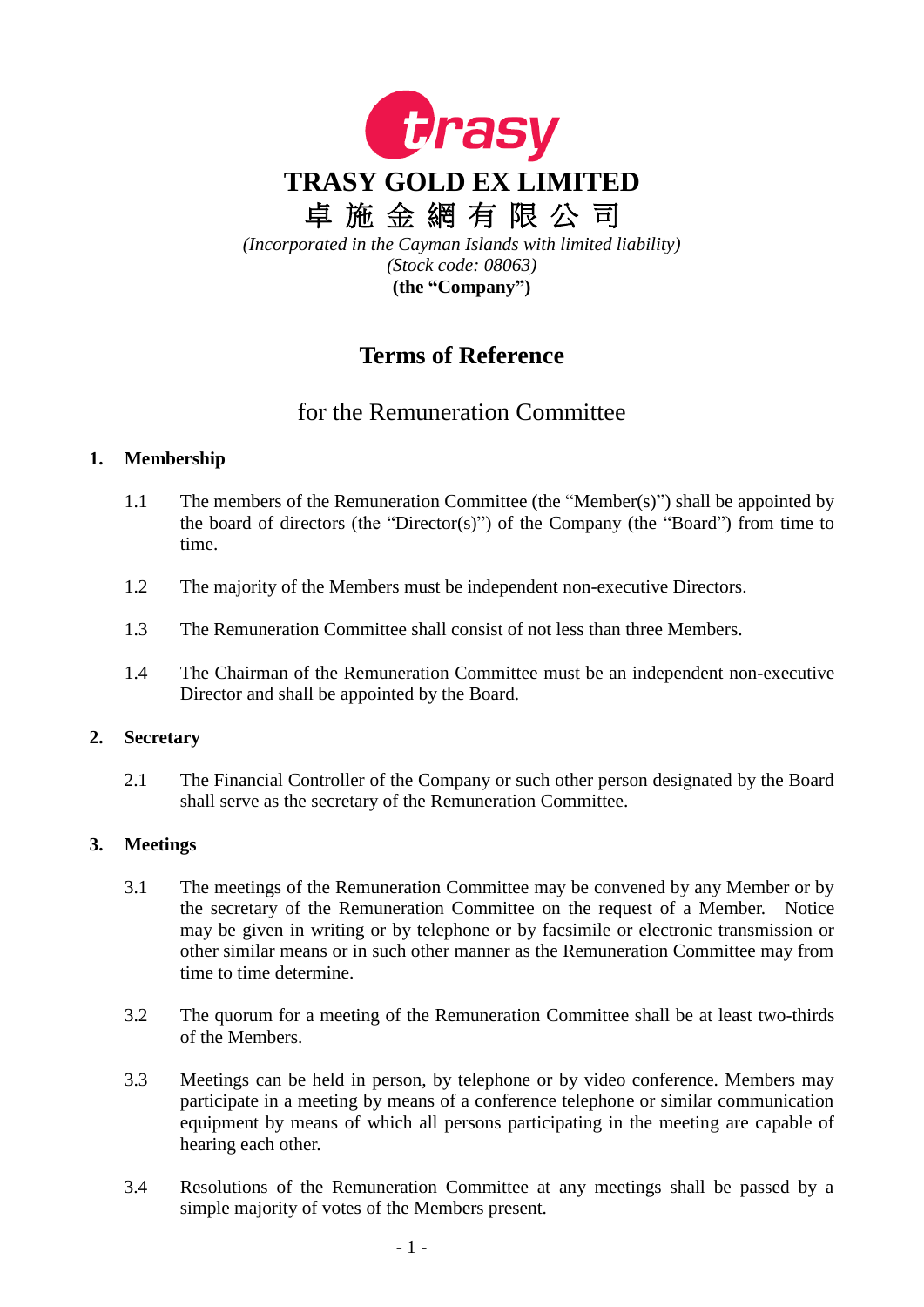- 3.5 A resolution in writing signed by all the Members shall be as valid and effectual as if it had been passed at a meeting of the Remuneration Committee duly convened and held.
- 3.6 Other than that stated herein, all provisions of law and of the Company's Articles of Association relating to proceedings of the Board shall apply mutatis mutandis to proceedings of the Remuneration Committee.
- 3.7 The secretary of the Remuneration Committee shall circulate the full minutes of meetings of the Remuneration Committee to all Members in draft for comments as soon as reasonably practicable. Final versions of minutes shall be prepared and sent to all Members and the Board as soon as practicable.

#### **4. Attendance at meetings**

- 4.1 At the invitation of the Remuneration Committee, other members of the Board and any other persons may attend all or part of any meeting.
- 4.2 Only Members are entitled to vote at the meetings.

#### **5. Authority**

- 5.1 The Remuneration Committee is authorised by the Board to seek any remuneration related information it requires from senior management of the Company in order to perform its duties.
- 5.2 The Remuneration Committee is authorised by the Board to obtain independent legal or other independent professional advice if considered necessary to perform its duties at the expense of the Company.
- 5.3 The Remuneration Committee shall be provided with sufficient resources to perform its duties.

#### **6. Responsibility and Powers**

The Remuneration Committee shall have the following responsibilities and powers:

- 6.1 to make recommendations to the Board on the Company's policy and structure for all Directors' and senior management's remuneration and on the establishment of a formal and transparent procedure for developing remuneration policy;
- 6.2 to review and approve the management's remuneration proposals with reference to the Board's corporate goals and objectives;